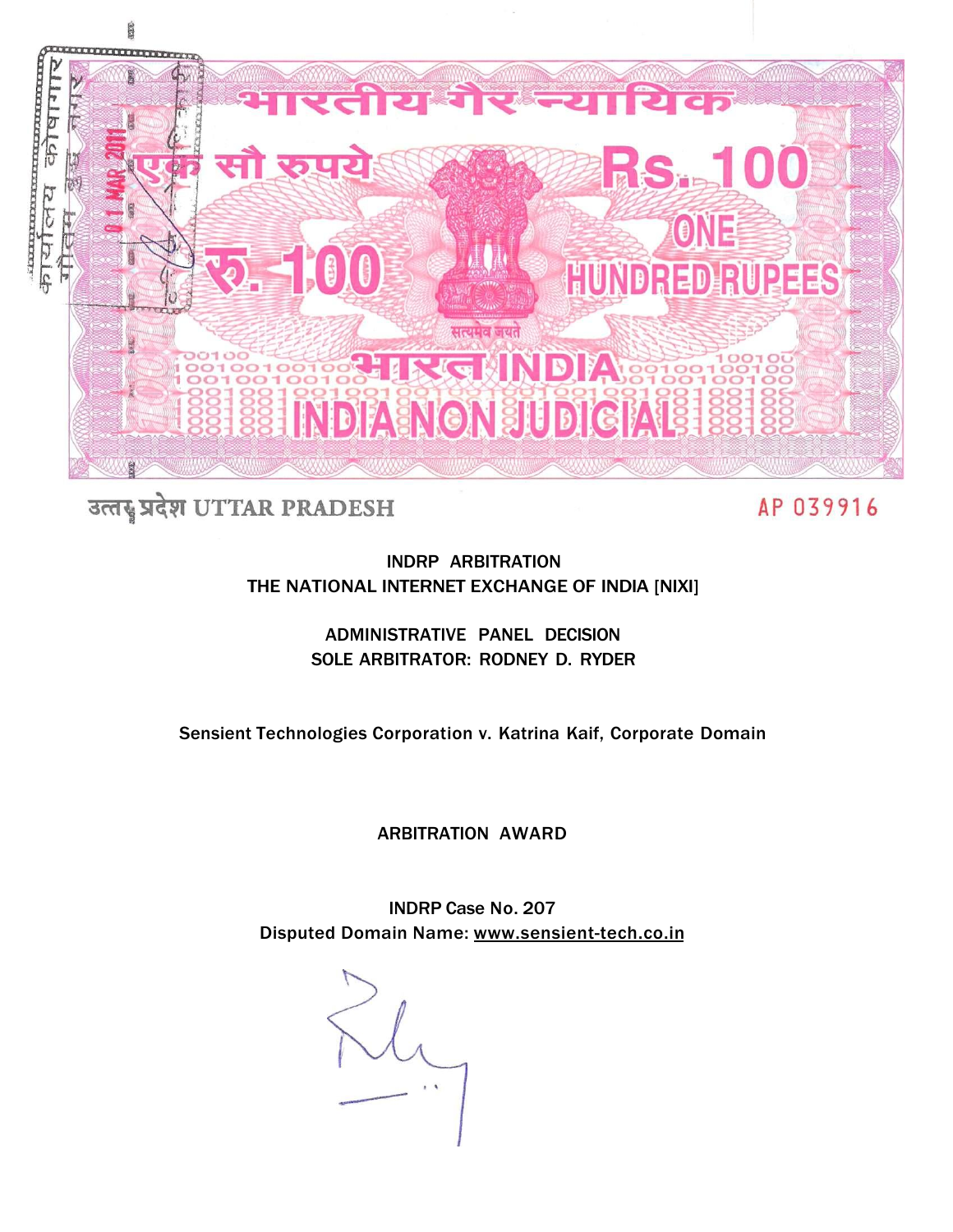## **The Parties**

The Complainant in this arbitration proceeding is Sensient Technologies Corporation, having its office at 777 E. Wisconsin Avenue, Suite 1100, Milwaukee, Wl 53202, United States of America; represented by Ms Rachna Bakhru, Ranjan Narula Associates, India.

The Respondent in this arbitration proceeding is Katrina Kaif, Corporate Domains, 76, Buckingham Palace Road, United Kingdom as per the details given by the Whois database maintained by the National Internet Exchange of India [NIXI].

## **The Domain Name and Registrar**

The disputed domain name is [www.sensient-tech.co.in.](http://www.sensient-tech.co.in) The said domain name is registered with Directi Web Services Private Limited.

## **Details of the disputed domain name**

The dispute concerns the domain name [www.sensient-tech.co.in.](http://www.sensient-tech.co.in) The said domain name was registered on July 02, 2010. The particulars of the said domain name are as follows: Registrant: Katrina Kaif, Corporate Domains Registrant Address: 76, Buckingham Palace Road, London, United Kingdom Registrant Phone: +44.2070313210 Registrant Email: [names@india.com](mailto:names@india.com)

# **Procedural History [Arbitration Proceedings]**

This arbitration proceeding is in accordance with the .IN Domain Name Dispute Resolution Policy [INDRP], adopted by the National Internet Exchange of India ["NIXI"]. The INDRP Rules of Procedure [the Rules] were approved by NIXI on 28<sup>th</sup> June, 2005 in accordance with the Indian Arbitration and Conciliation Act, 1996. By registering the disputed domain name with the NIXi accredited Registrar, the Respondent agreed to the resolution of the disputes pursuant to the IN Dispute Resolution Policy and Rules framed thereunder.

According to the information provided by the National Internet Exchange of India ["NIXI"], the history of this proceeding is as follows:

In accordance with the Rules,  $2(a)$  and  $4(a)$ , NIXI formally notified the Respondent of the Complaint, and appointed Rodney D. Ryder as the Sole Arbitrator for adjudicating upon the dispute in accordance with the Arbitration and Conciliation Act, 1996, and the Rules framed thereunder, .IN Domain Name Dispute Resolution Policy and the Rules framed thereunder. The Arbitrator submitted the Statement of Acceptance and Declaration of Impartiality and Independence, as required by the NIXI.

In this matter, the arbitration proceedings commenced on March 10, 2011. The request for submission was dispatched on March 10, 2011. A reminder was sent on March 18, 2011 The Respondent did not reply.

## **Grounds for the administrative proceedings**

1. The disputed domain name is identical or confusingly similar to a trademark in which the Complainant has statutory/common law rights.

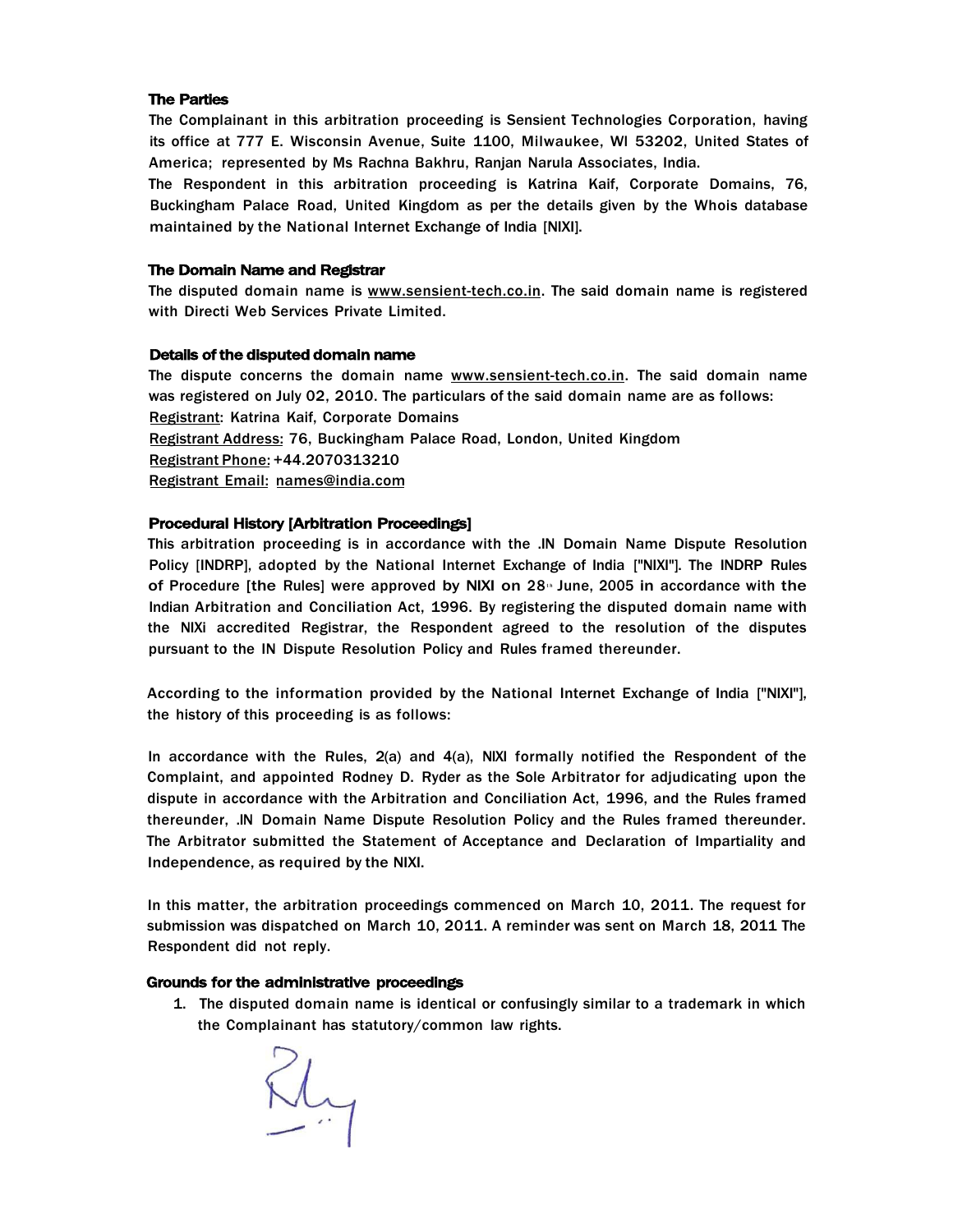- 2. The Respondent has no rights or legitimate interests in respect of the disputed domain name.
- 3. The disputed domain name has been registered or is/are being used in bad faith.

# **Parties Contentions**

# **Complainant**

The Complainant in his complaint, interalia, contended as follows: *The Respondent's domain name is identical and confusingly similar to a name, trademark or service in which the Complainant has rights.* 

The Complainant, based on various Indian and International trademark registrations across various classes of the trademark 'SENSIENT', and based on the use of the said trademark[s] in India, as well as in several other countries including the United States and United Kingdom submitted that it is the sole proprietor of and has sole and exclusive rights to use the said trademark[s] which includes the trademark 'SENSIENT'.

The Complainant is the registered proprietor of the mark 'SENSIENT' in India. The Complainant submits that as the disputed domain name is ['www.sensient-tech.co.in',](http://) the disputed domain name is clearly identical/confusingly similar to the Complainant's trademark in which the Complainant has exclusive rights and legitimate interest.

# **Background of the Complainant and its statutory and common law rights Adoption:**

**The Complainant, Sensient Technologies** Corporation is a global manufacturer and marketer of colors, flavors and fragrances headquartered at Milwaukee, Wisconsin, United States of America. Their products are used to make a diverse variety of foods and beverages, pharmaceuticals, cosmetics, home and personal care products, specialty printing and imaging products, computer imaging and industrial colors.

The Complainant was founded in 1882 as Meadow Springs Distilling Company. In the late 19th century, the Company changed its name to National Distilling Company. By 1919 the company was threatened by prohibition but by then it had created a business selling yeast under the Red Star Yeast brand. Accordingly, the company changed its name to Red Star Yeast and Products Company. By the 1960s, the company had become a highly diversified food company and changed its name again to Universal Foods Corporation. In 1977 the company listed its stock on the New York Stock Exchange [Symbol - SXT].

In 2000 Universal Foods changed its name to Sensient Technologies Corporation. The name communicates the essence of the Company's products and services. Sensient enhances the SENSory experience of its customers' products by using state-of-the-art sclEnce to develop advanced ingredieNT systems. Sensient is a specialty chemicals company that concentrates on core technologies and markets where it can add value.

# **Statutory rights:**

The Complainant is the owner of several registered trademarks relating to the brand 'SENSIENT' in India in classes 1, 2,5, 29 and 30.

Rly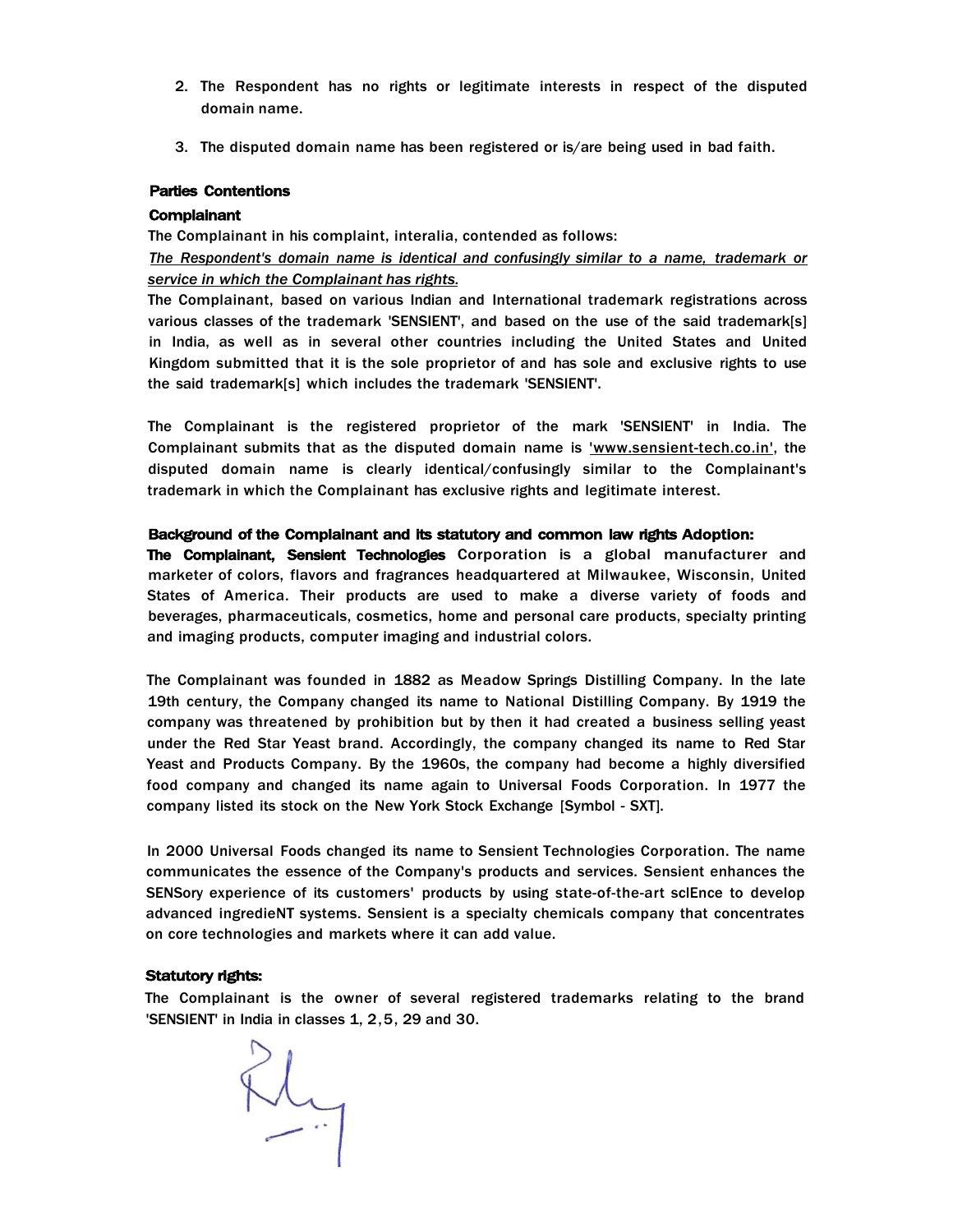#### **Respondent**

The Respondent failed to reply to the notice regarding the complaint.

#### **Discussion and Findings**

The Respondent does not have any relationship with the business of the Complainant or any legitimate interest in the mark/brand ['SENSIENT']. Moreover, the Complainant has neither given any license nor authorized the Respondent to use the Complainant's mark. The Respondent has never been commonly known by the domain name in question and, of late, registered the domain name on January 8, 2011.

It's a well established principle that that once a complainant makes a prima facie case showing that a respondent lacks rights to the domain name at issue, the respondent must come forward with the proof that it has some legitimate interest in the domain name to rebut this presumption.

#### **[a] The Respondent's Default**

The INDRP Rules of Procedure require under Rule 8(b) that the arbitrator must ensure that each party is given a fair opportunity to present its case. Rule 8(b) reads as follows

*"In all cases, the Arbitrator shall ensure that the Parties are treated with equality and that each Party is given a fair opportunity to present its case."* 

Rule 11(a) empowers the arbitrator to proceed with an ex parte decision in case any party does not comply with the time limits or fails to reply against the complaint. Rule 11(a) reads as follows:

*" In the event that a Party, in the absence of exceptional circumstances as determined by the Arbitrator in its sole discretion, does not comply with any of the time periods established by these Rules of Procedure or the Arbitrator, the Arbitrator shall proceed to decide the Complaint in accordance with law."* 

The Respondent was given notice of this administrative proceeding in accordance with the Rules. The .IN Registry discharged its responsibility under Rules paragraph 2(a) to employ reasonably available means calculated to achieve actual notice to the Respondent of the Complaint.

As previously indicated; the Respondent failed to file any reply to the Complaint and has not sought to answer the Complainant's assertions, evidence or contentions in any manner. The Arbitrator finds that the Respondent has been given a fair opportunity to present his case.

The 'Rules' paragraph 12(a) provides that the Arbitrator shall decide the Complaint on the basis of the statements and documents submitted in accordance with the INDRP and any law that the Arbitrator deems fit to be applicable. In accordance with Rules paragraph 12, the Arbitrator may draw such inferences as are appropriate from the Respondent's failure to reply to the Complainant's assertions and evidence or to otherwise contest the Complaint. In the circumstances, the Arbitrator's decision is based upon the Complainant's assertions and evidence and inferences drawn from the Respondent's failure to reply.

Rly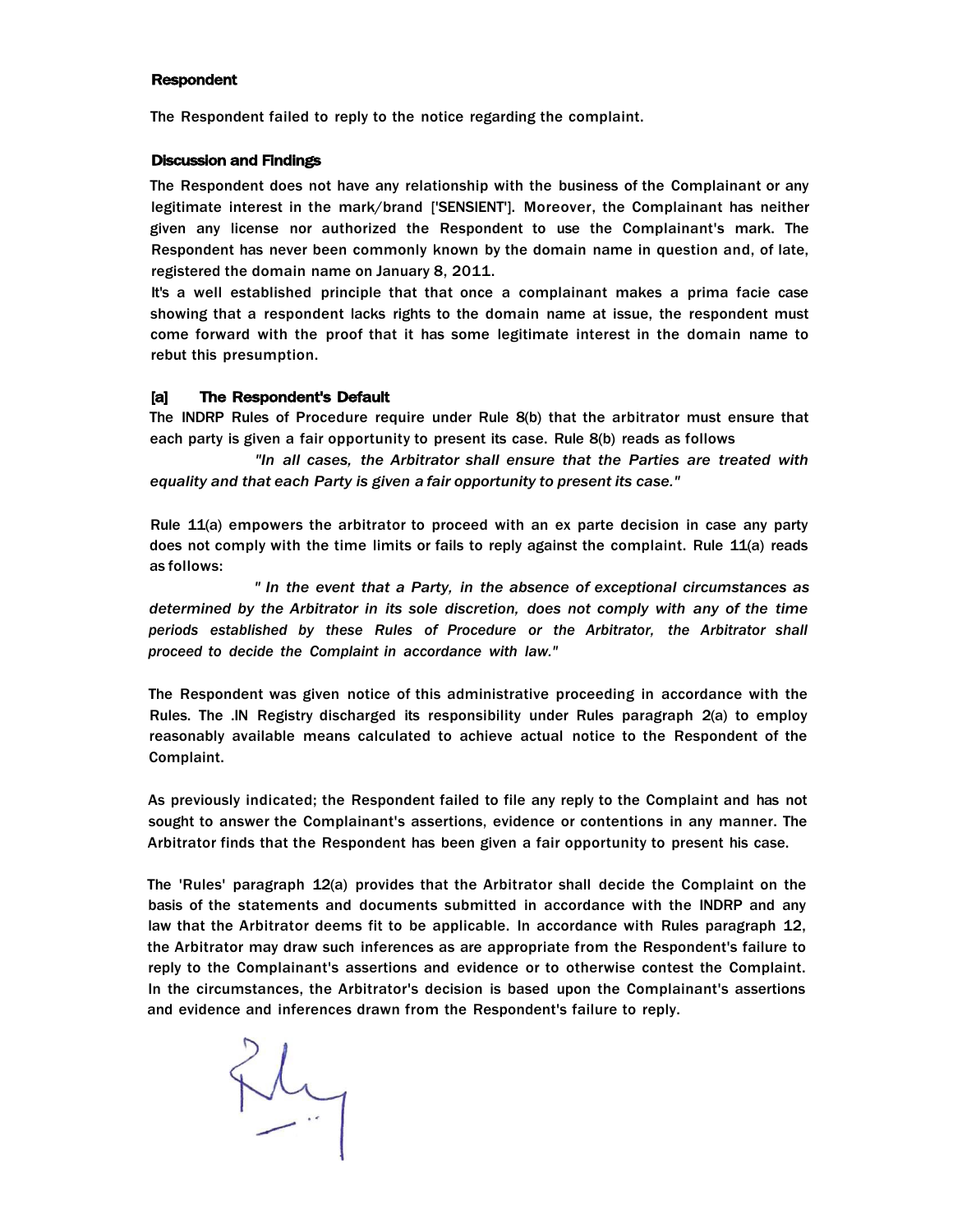## **The issues involved in the dispute**

The Complainant in its complaint has invoked paragraph 4 of the INDRP which reads:

# *"Types of Disputes -*

*Any Person who considers that a registered domain name conflicts with his legitimate rights or interests may file a Complaint to the .IN Registry on the following premises:* 

*(i) the Respondent's domain name is identical or confusingly similar to a name, trademark or service mark in which the Complainant has rights;* 

*(ii) the Respondent has no rights or legitimate interests in respect of the domain name; and (iii) the Respondent's domain name has been registered or is being used in bad faith.* 

*The Respondent is required to submit to a mandatory Arbitration proceeding in the event that a Complainant files a complaint to the .IN Registry, in compliance with this Policy and Rules thereunder."* 

According to paragraph 4 of the INDRP, there are 3 essential elements of a domain name dispute which are being discussed hereunder in the light of the facts and circumstances of this case.

# *The Respondent's domain name is identical and confusingly similar to a name, trademark or service in which the Complainant has rights.*

It has been proved by the Complainant that it has intellectual property, particularly trademark rights, and other rights in the mark 'SENSIENT' by submitting substantial documents. The disputed domain name contains Complainant's 'SENSIENT' Trademark in its entirety with the addition of 'India' to the end of the complainant's mark. The mark is being used by the Complainant worldwide and also in India, United States and the United Kingdom in relation to its business. The mark has been highly publicized and advertised by the Complainant in both the electronic and print media; both in India and globally.

Further, the Respondent has been using the disputed domain name to mislead the internet users by offering goods identical to those of the Complainant's mark 'SENSIENT'

Further, it has been previously decided under the INDRP that incorporating a well known trademark in its entirety is sufficient to establish the identical and confusingly similar nature.

According to the INDRP paragraph 3 it is the responsibility of the Respondent to find out before registration that the domain name he is going to register does not violate the rights of any proprietor/brand owner.

Paragraph 3 of the INDRP is reproduced below:

## *'The Respondent's Representations -*

*By applying to register a domain name, or by asking a Registrar to maintain or renew a domain name registration, the Respondent represents and warrants that:* 

*• the statements that the Respondent made in the Respondent's Application Form for Registration of Domain Name are complete and accurate;* 

Fly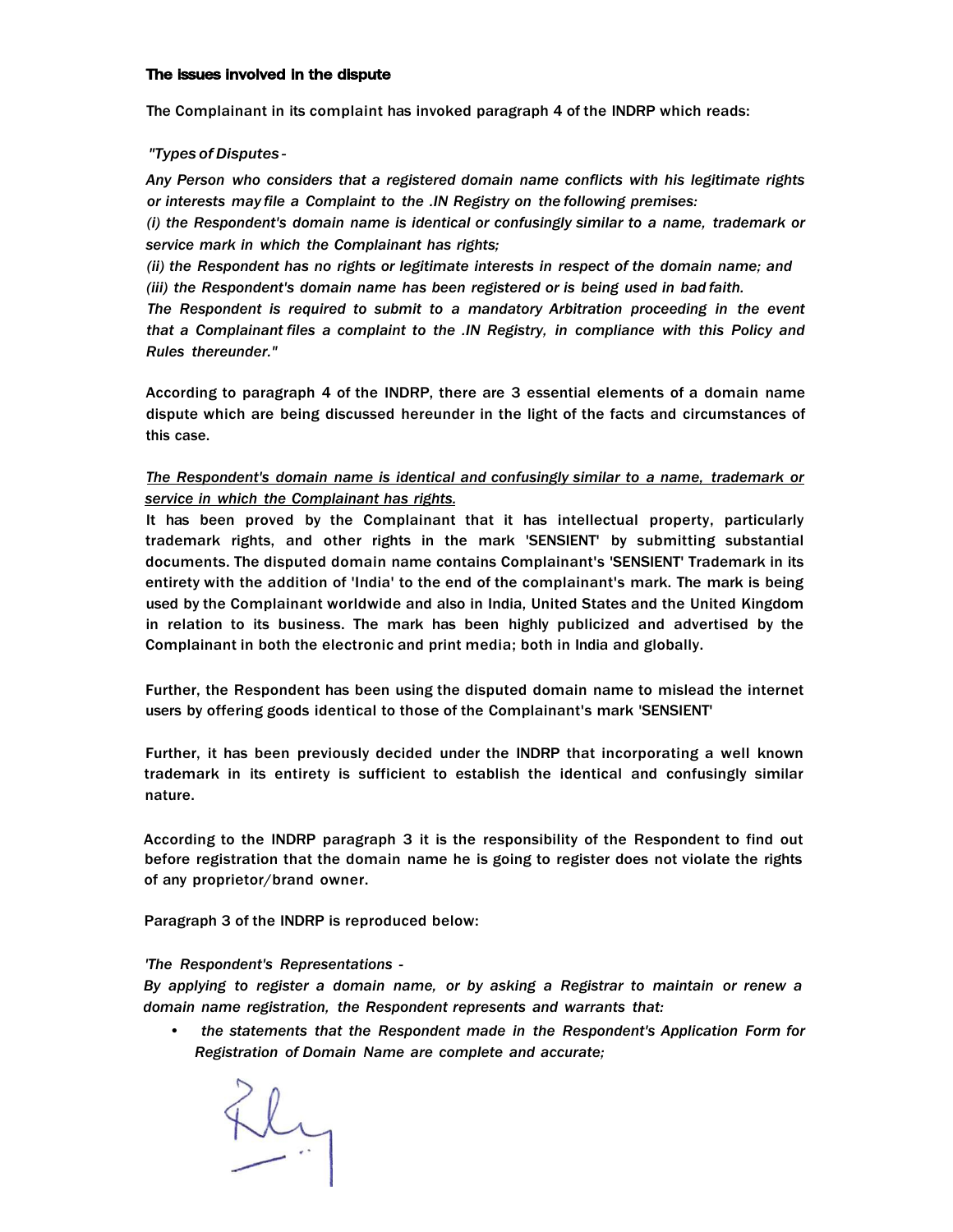- *to the Respondent's knowledge, the registration of the domain name will not infringe upon or otherwise violate the rights of any third party;*
- *the Respondent is not registering the domain name for an unlawful purpose; and*
- *the Respondent will not knowingly use the domain name in violation of any applicable laws or regulations.*

*It is the Respondent's responsibility to determine whether the Respondent's domain name registration infringes or violates someone else's rights."* 

The Respondent has failed in his responsibility discussed above and in the light of the pleadings and documents filed by the Complainant; I have come to the conclusion that the disputed domain name is identical with or deceptively similar to the Complainants' 'SENSIENT' marks[s]. Accordingly, I conclude that the Complainant has satisfied the first element required by Paragraph 4 of the INDRP.

*The Respondent has no rights or legitimate interests in respect of the disputed domain name*  The second element that the Complainant needs to prove and as is required by paragraph 4(ii) of the INDRP is that the Respondent has no legitimate right or interests in the disputed domain name.

The Complainant has never assigned, granted, licensed, sold, transferred or in any way authorised the Respondent to register or use the 'SENSIENT' Trademark. Further, the Respondent has never used the disputed domain name or any trademark similar to the disputed domain name prior to the registration of the disputed domain name in its favour.

Moreover, the burden of proof on the Complainant regarding this element in the domain name lies most directly within the Respondent's knowledge. Once the Complainant makes a prima facie case showing that the Respondent does not have any rights or legitimate interest in the domain name, the evidentiary burden shifts to the Respondent to rebut the contention by providing evidence of its rights or interests in the domain name.

The Respondent has not rebutted the contentions of the Complainant and has not produced any documents or submissions to show his interest in protecting his own right and interest in the domain name. Further, the Respondent has not used the domain name or a name corresponding to the disputed domain name in connection with a bonafide offer of goods or services. Further, the Respondent is not commonly known by the disputed domain name and has not made any legitimate non-commercial or fair use of the disputed domain name, without intent for commercial gain and subsequently, misleading consumers and tarnishing the Complainant's 'SENSIENT' Trademark.

For these reasons, the Arbitrator finds that the Respondent has no rights or legitimate interests in the disputed domain name.

# *The disputed domain name has been registered or is being used in bad faith.*

It has been contended by the Complainant that the Respondent has registered and has used the disputed domain name in bad faith. The language of the INDRP paragraph 4(iii) is clear enough, and requires that either bad faith registration or bad faith use be proved.

Ry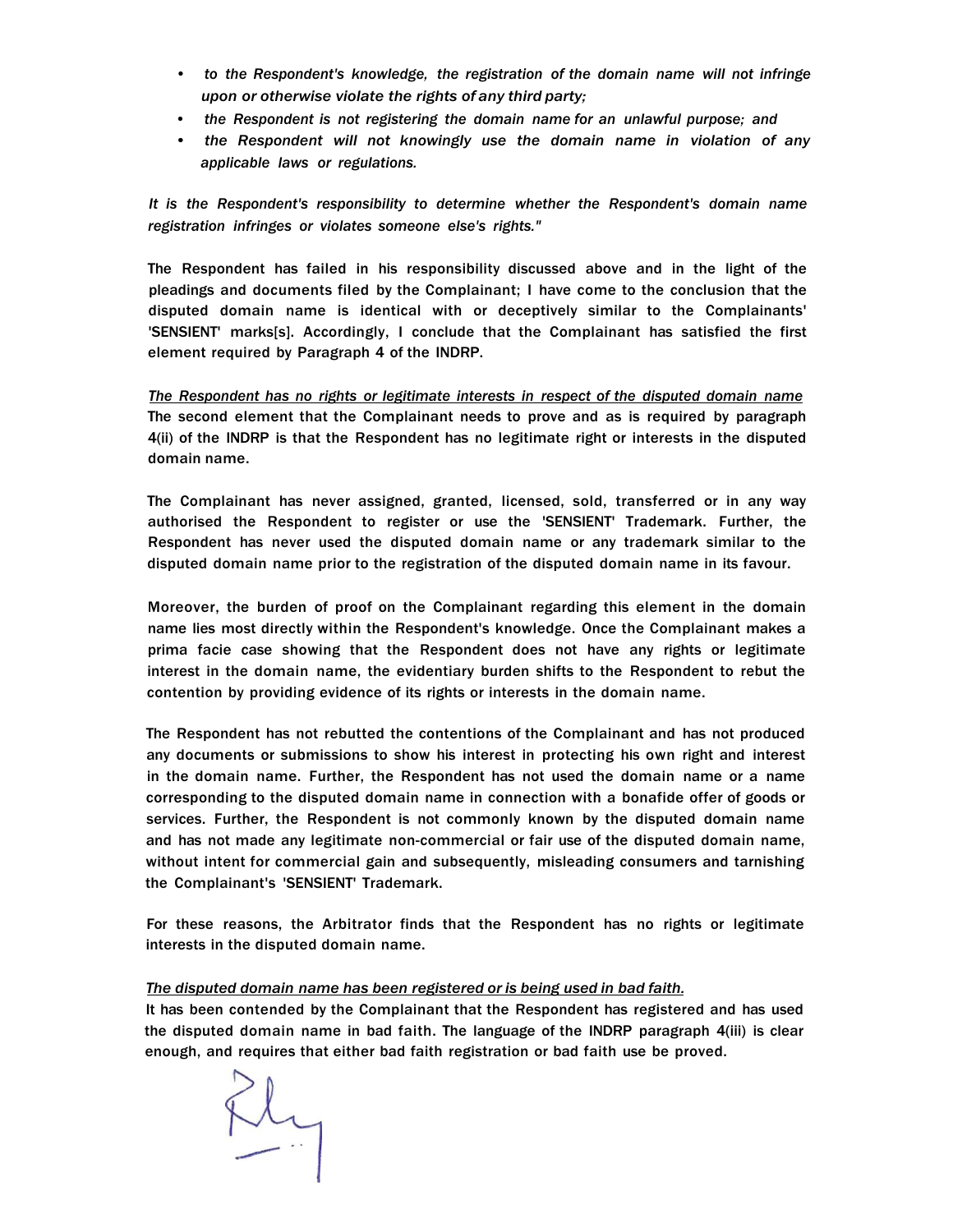Paragraph 6 of the INDRP provides that the following circumstances are deemed to be evidence that a Respondent has registered and used a domain name in bad faith:

*"Circumstances indicating that the Respondent has registered or has acquired the domain name primarily for the purpose of selling, renting, or otherwise transferring the domain name registration to the complainant who is the owner of the trademark or service mark or to a competitor of the complainant, for valuable consideration in excess of its documented out-of-pocket costs directly related to the domain name; or* 

*the Respondent has registered the domain name in order to prevent the owner of the trademark or service mark from reflecting the mark in a corresponding domain name, provided that the Respondent has engaged in a pattern of such conduct; or* 

*by using the domain name, the Respondent has intentionally attempted to attract, for commercial gain, Internet users to its Website or other on-line location, by creating a likelihood of confusion with the complainant's mark as to the source, sponsorship, affiliation or endorsement of its Website or location or of a product or service on its Website or location."* 

From the circumstances of the case and from the evidences put before the Panel by the Complainant, the Panel of the opinion that the Respondent had no previous connection with the disputed domain name and any use of the disputed domain name by the Respondent, would result in confusion and deception of the trade, consumers and public, who would assume a connection or association between the Complainant and the Respondent's website or other online locations of the Respondents or product/services on the Respondent's website and otherwise, due to the use by Respondent of the Complainant's said trademark ['SENSIENT'] in the disputed domain name, which trademarks have been widely used and advertised in several countries including the United States and India by the Complainant and which trademarks are associated exclusively with the complainant, by the trade and public in India, United States and all over the world.

The domain name is deceptively similar to the trademark of the Complainant and will lead to confusion with the Complainant's mark 'SENSIENT' as to the source, sponsorship, affiliation or endorsement of the Respondent's website or location or of a product or service on the registrant's website or location.

The Panel is therefore prepared to accept the Complainant's contention that its 'SENSIENT' trademark and corresponding business is well-known and has developed a significant global reputation. With regard to Famous Names, successive UDRP panels have found bad faith registration because Complaint's name was famous at the time of registration: *WIPO/D2000-0310 [[choyongpil.net\].](http://choyongpil.net)* On bad faith registration and use [generally], panels have noted: "Registration of a well-known trademark by a party with no connection to the owner of the trademark and no authorization and no legitimate purpose to utilize the mark reveals bad faith": *NAF/FA95314 [[thecaravanclub.com \]](http://thecaravanclub.com), WIPO/D2000-0808* [very use of domain name by Respondent who had no connection whatsoever with Complainant's mark and product suggests opportunistic bad faith - *[4icq.com\].](http://4icq.com)* 

Ry